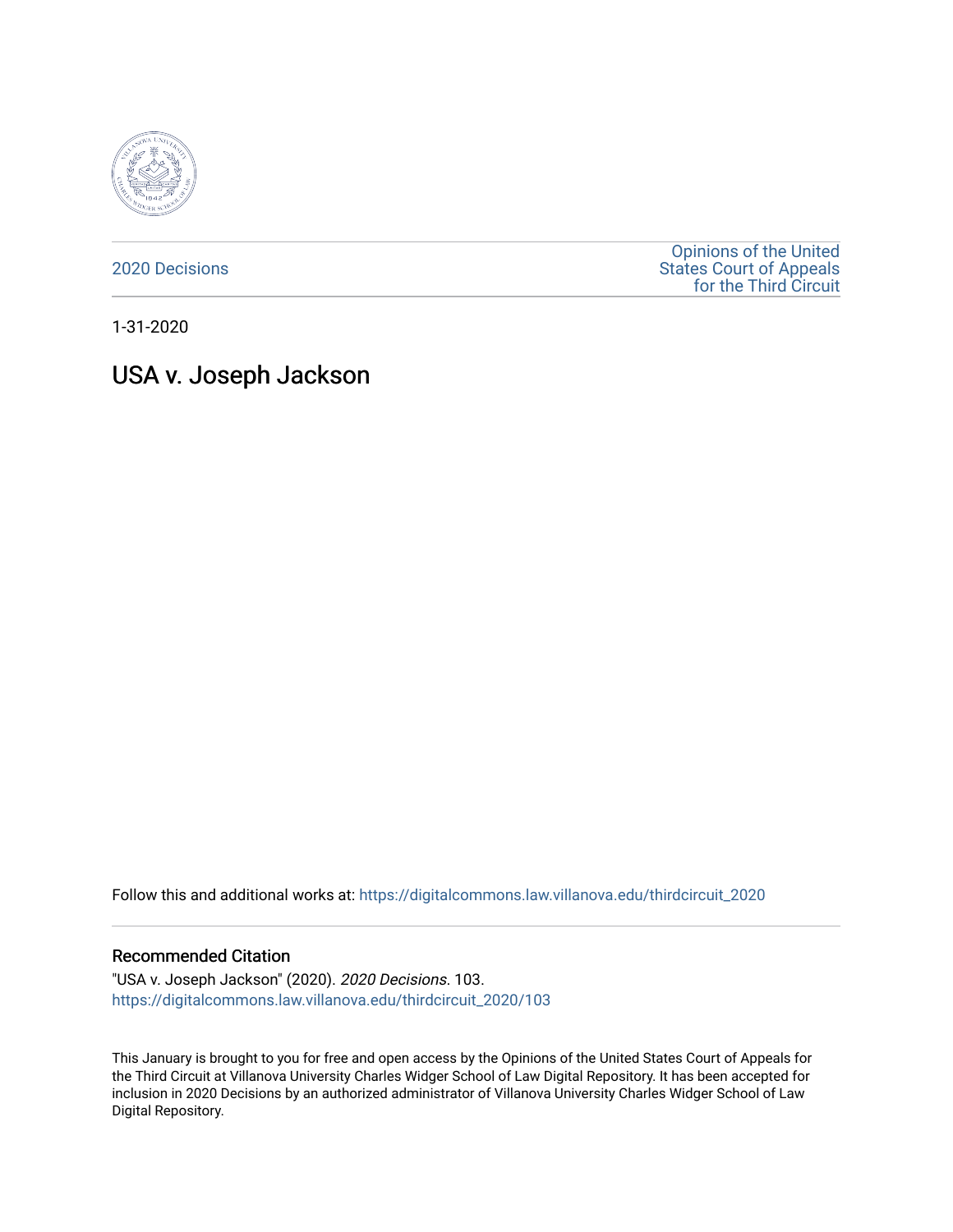## **NOT PRECEDENTIAL**

## UNITED STATES COURT OF APPEALS FOR THE THIRD CIRCUIT

\_\_\_\_\_\_\_\_\_\_\_\_\_

No. 18-3407 \_\_\_\_\_\_\_\_\_\_\_\_\_

## UNITED STATES OF AMERICA

v.

JOSEPH JACKSON, Appellant

\_\_\_\_\_\_\_\_\_\_\_\_\_

On Appeal from the United States District Court for the Western District of Pennsylvania (D.C. No. 2-14-cr-00274-001) District Judge: Honorable Arthur J. Schwab

\_\_\_\_\_\_\_\_\_\_\_

Submitted Pursuant to Third Circuit L.A.R. 34.1(a) January 27, 2020

\_\_\_\_\_\_\_\_\_\_\_

Before: CHAGARES, RESTREPO, and BIBAS, Circuit Judges.

(Filed: January 31, 2020)

\_\_\_\_\_\_\_\_\_\_\_

OPINION\* \_\_\_\_\_\_\_\_\_\_\_

 $\overline{a}$ 

<sup>\*</sup> This disposition is not an opinion of the full Court and, pursuant to I.O.P. 5.7, does not constitute binding precedent.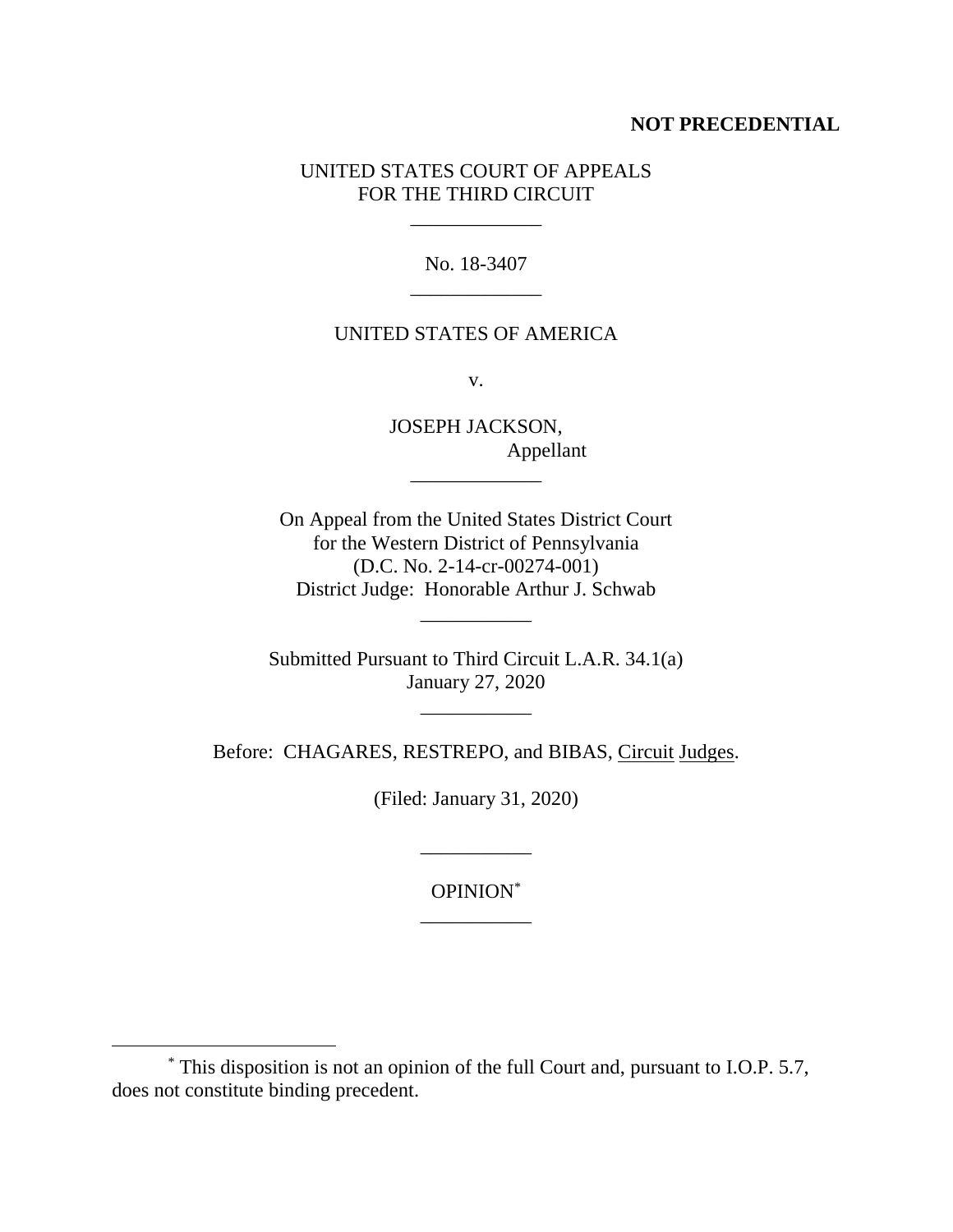#### CHAGARES, Circuit Judge.

Joseph Jackson appeals his sentence of 84 months of imprisonment and three years of supervised release for possession with intent to distribute and distribution of heroin, and his attorney moves to withdraw as counsel pursuant to Anders v. California, 386 U.S. 738 (1967). For the following reasons, we will dismiss the appeal as untimely and grant the motion to withdraw.

## I.

We write for the parties and so recount only the facts necessary to our decision. Jackson was indicted for possession with intent to distribute and distribution of heroin in violation of 18 U.S.C.  $\S$ § 841(a)(1) and 841(b)(1)(C). Jackson pleaded guilty and the probation office calculated an advisory U.S. Sentencing Guidelines range of 151 to 188 months of imprisonment. Jackson stated on the record that he was satisfied with counsel's representation and that he understood his rights and still intended to plead guilty.

After pleading guilty, but before sentencing, Jackson filed a pro se motion to have his initial trial counsel withdraw. Jackson claimed that his counsel failed to communicate with him about his case and that his relationship with counsel could not be saved. The District Court granted the motion to withdraw and appointed new counsel.At sentencing, Jackson's new counsel requested a downward departure from the Guidelines range, contending that the career offender Guidelines overrepresented the seriousness of Jackson's criminal history. He also argued for a downward variance based on Jackson's relatively minor past offenses, difficult childhood, mental health issues, good behavior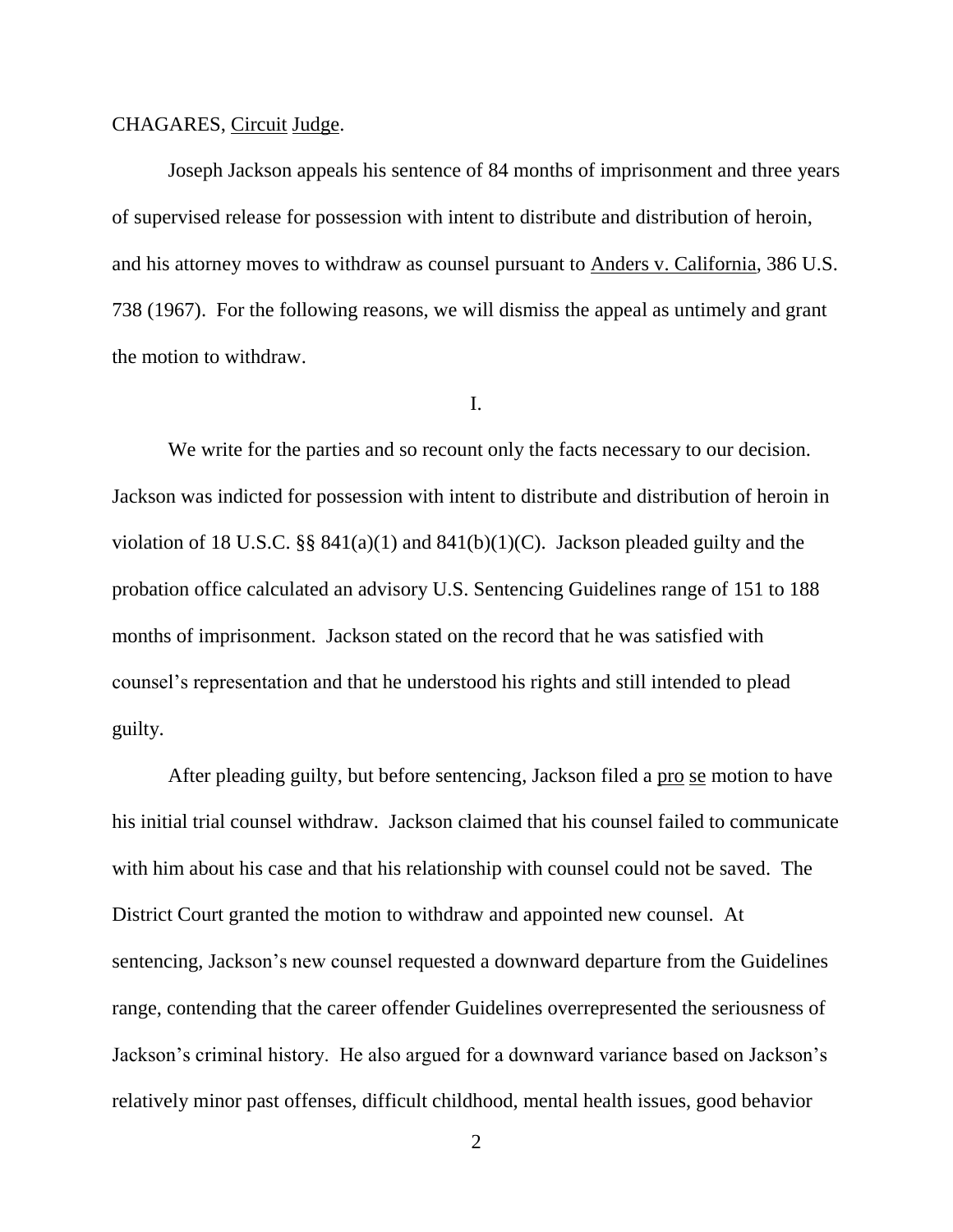while incarcerated, and the risk of sentencing disparities. At the sentencing hearing, Jackson stated on the record that he was satisfied with his second counsel's representation.

The District Court sentenced Jackson to 84 months of imprisonment and three years of supervised release. The plea agreement preserved Jackson's right to appeal in only three circumstances: (i) if the Government appealed; (ii) if his sentence exceeded statutory limits; or (iii) if his sentence "unreasonably exceed[ed]" the Guidelines range. Appendix ("App.") 45.

Four months after the appeal deadline passed, the District Court denied Jackson's pro se motion for a two-point reduction in his sentence. Three months later, the District Court denied Jackson's pro se "Motion to Appeal," in which he asked for appointed counsel to pursue an ineffective assistance of counsel ("IAC") claim. Supplemental Appendix 6–9. Two months after that, Jackson filed a <u>pro se</u> motion to vacate his conviction under 28 U.S.C. § 2255. The District Court issued a notice under United States v. Miller, 197 F.3d 644 (3d Cir. 1999), directing Jackson to decide whether to move forward with his petition as written or file one all-inclusive petition under § 2255.

On October 26, 2018, ten months after the appeal deadline, Jackson filed a pro se "Delayed Notice of Appeal," claiming that IAC caused the delay in filing. App. 1–5. Jackson claimed that he had asked his second trial counsel to appeal but that counsel never did so. The appeal was opened by this Court before the District Court could address Jackson's IAC claim under § 2255. Jackson's second trial counsel filed a motion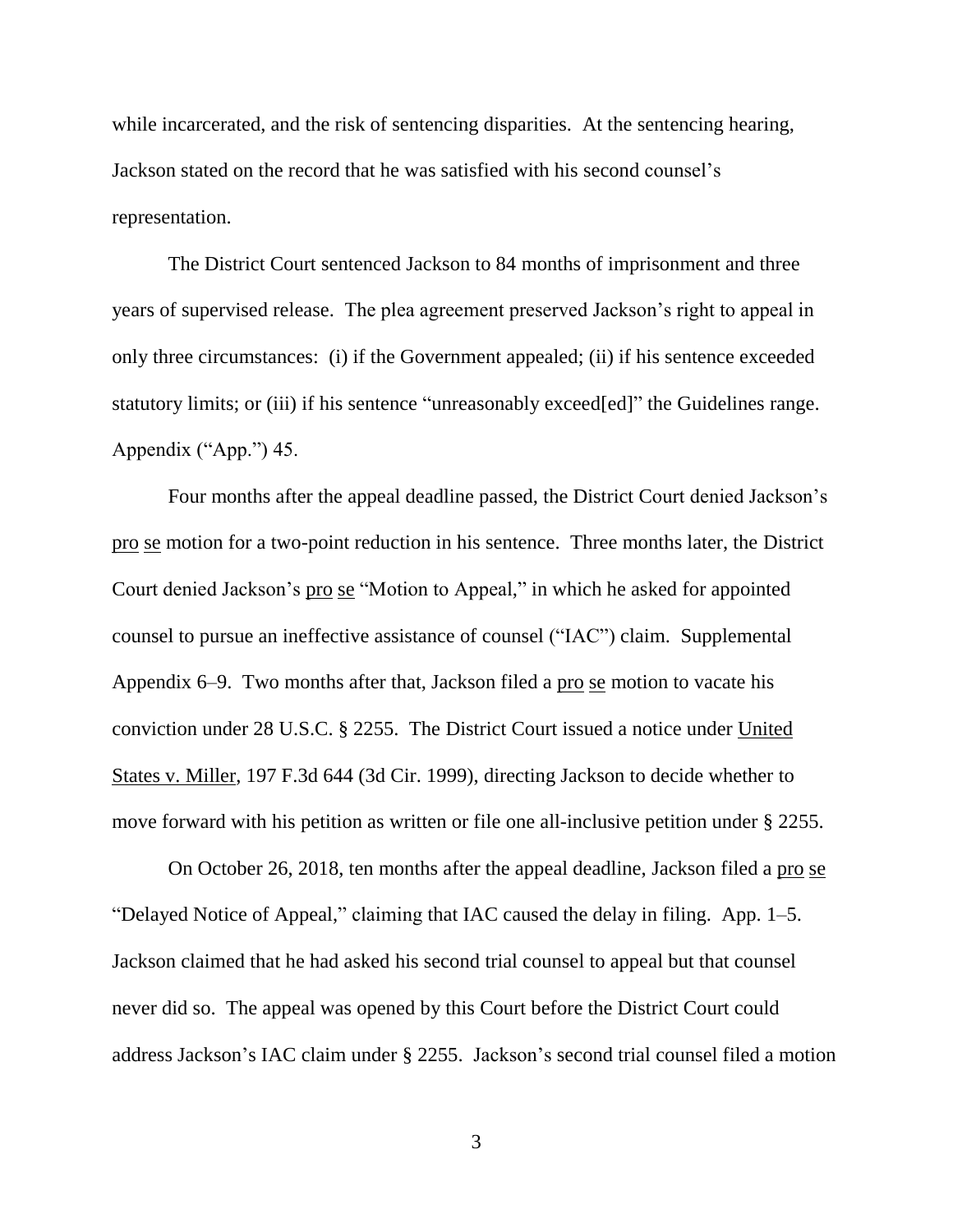to withdraw. We granted the motion and appointed new counsel from the federal public defender's office.

The Government filed a motion asking us to dismiss the appeal as untimely or summarily affirm. We denied the motion. The parties then briefed the issues. The Government argues that Jackson's appeal is untimely under Federal Rule of Appellate Procedure 4(b) because Jackson filed it more than fourteen days after the entry of judgment. Jackson's new counsel filed an Anders brief and a motion to withdraw.

II.

The District Court had jurisdiction under 18 U.S.C. § 3231. We have jurisdiction pursuant to 28 U.S.C. § 1291 and 18 U.S.C. § 3742(a).

#### III.

We first examine whether Jackson's appeal was timely under 28 U.S.C. § 2107(b) and Federal Rule of Appellate Procedure 4(b)(1)(A). Jackson had fourteen days from the entry of judgment to appeal his sentence. Fed. R. App. P.  $4(b)(1)(A)$ . "Rule  $4(b)$ "s deadline is rigid," and "[u]pon proper invocation[,] . . . when a notice of appeal is filed out of time, we must dismiss the appeal." Virgin Islands v. Martinez, 620 F.3d 321, 328– 29 (3d Cir. 2010). The Government may invoke Rule 4(b) "at any point up to and including in its merits brief." United States v. Muhammud, 701 F.3d 109, 111 (3d Cir. 2012). Jackson filed his "delayed notice of appeal" ten months after the entry of judgment, well beyond Rule 4(b)'s fourteen-day time limit. The Government properly invoked the rule in its merits brief. As a result, we will dismiss Jackson's appeal as untimely.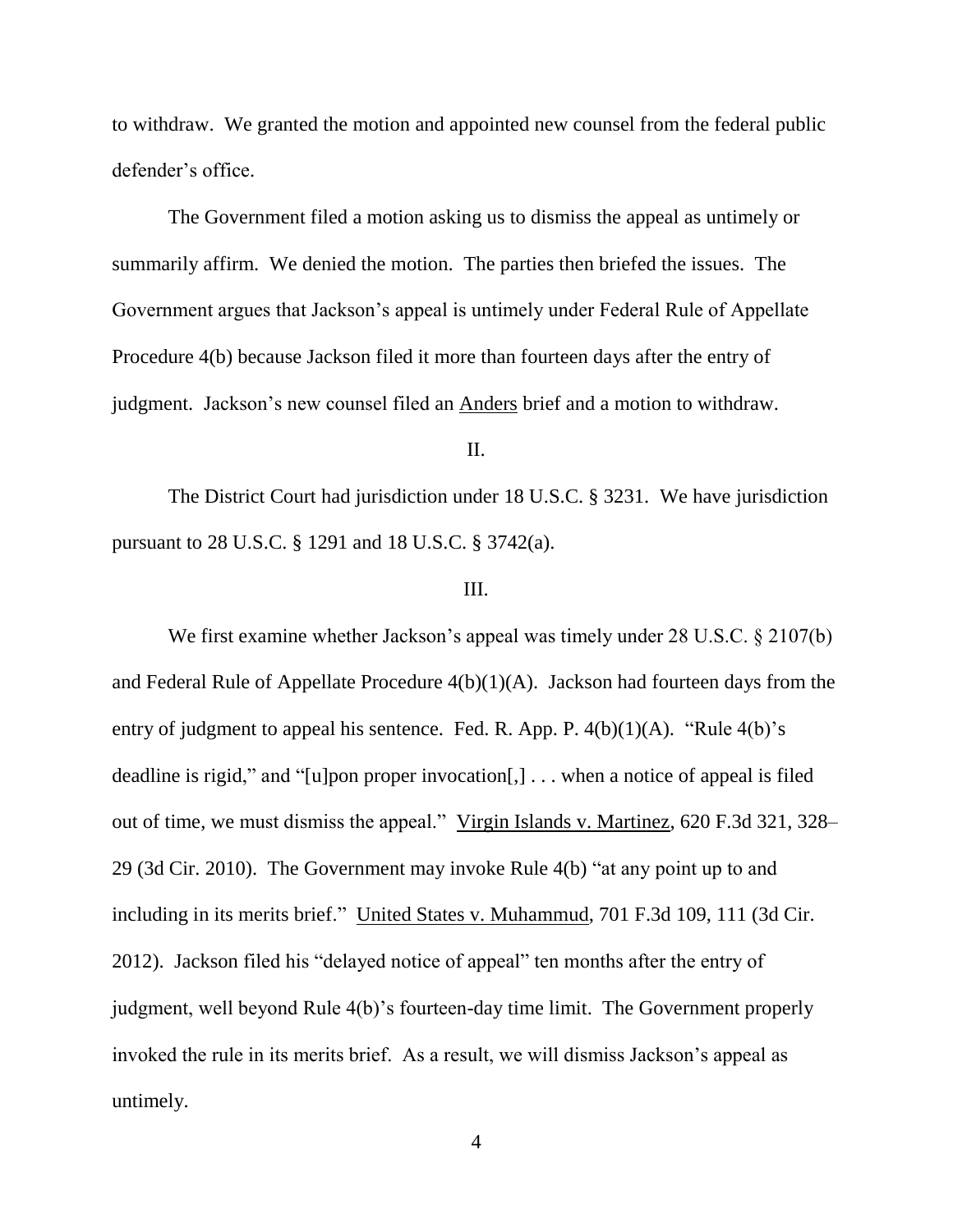IV.

We next address counsel's motion to withdraw.<sup>1</sup> When counsel submits an Anders brief along with a motion to withdraw, our inquiry is two-fold: (1) whether counsel adequately fulfilled the requirements under this Court's Local Appellate Rule 109.2(a), which requires a brief identifying anything in the record that might support an appeal; and (2) whether the Court's own "independent review of the record presents any nonfrivolous issues." United States v. Youla, 241 F.3d 296, 300 (3d Cir. 2001). Where an Anders brief is facially adequate, we confine our review to those parts of the record identified by the brief. Id. at 301. The Court exercises plenary review over whether there are any nonfrivolous issues. Simon v. Virgin Islands, 679 F.3d 109, 114 (3d Cir. 2012). If there are no nonfrivolous issues, we will grant the motion to withdraw. See L.A.R.  $109.2(a)$ .

Jackson's counsel's Anders brief is facially adequate, so we confine our review to those parts of the record identified by the brief. See Youla, 241 F.3d at 301. Counsel for Jackson identified three issues that could be raised on appeal: (1) whether Jackson's appellate waiver is valid and enforceable; (2) whether Jackson's first two lawyers provided ineffective assistance of counsel; and (3) whether Jackson's sentence is reasonable.

 $\overline{a}$ 

<sup>&</sup>lt;sup>1</sup> Although we will dismiss Jackson's appeal as untimely under Federal Rule of Appellate Procedure 4(b), that rule is not jurisdictional, see Muhammud, 701 F.3d at 111, so we can still dispose of the motion.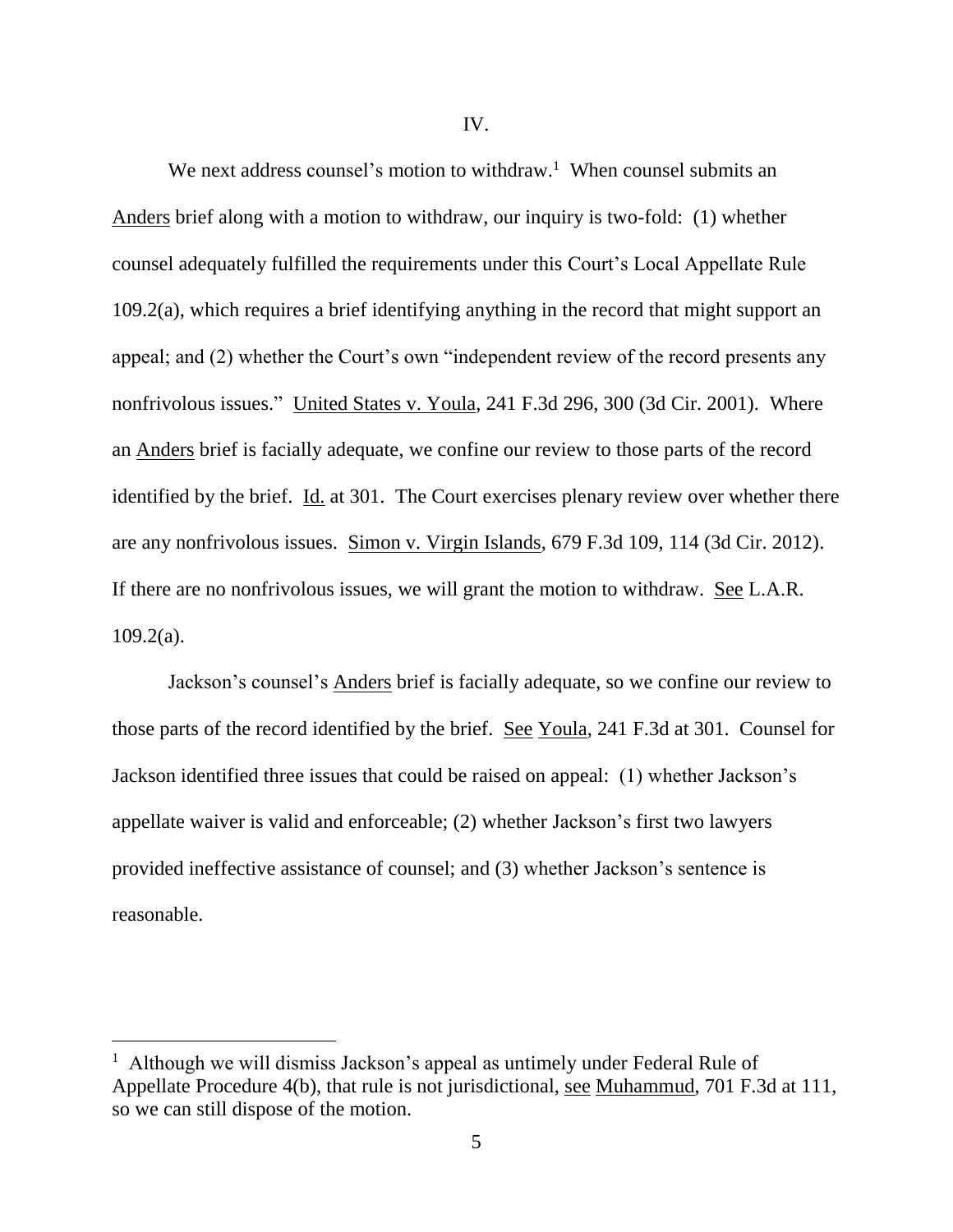A.

We review the enforceability of an appellate waiver by inquiring: (1) whether the waiver was "knowing and voluntary"; (2) whether one of the specific exceptions in the plea agreement allows appellate review of the issue presented by the defendant; and (3) "whether enforcing the waiver would work a miscarriage of justice." United States v. Goodson, 544 F.3d 529, 536 (3d Cir. 2008) (quoting United States v. Jackson, 523 F.3d 234, 243–44 (3d Cir. 2008)).

First, Jackson's plea and appellate waiver were knowing and voluntary. Before accepting the plea, the District Court held a hearing under Federal Rule of Criminal Procedure 11(b). The District Court placed Jackson under oath, confirmed that he understood the proceedings, explained Jackson's rights and the consequences of pleading guilty, and confirmed that Jackson read and understood the plea agreement, including the appellate waiver. There is no evidence in the record that Jackson did not understand the plea agreement or the appellate waiver.

Second, none of the three express exceptions to the appellate waiver apply.

Third, enforcing the waiver would not work a miscarriage of justice. In deciding whether that exception applies, we examine the following factors: the "clarity of the error, its gravity, its character (e.g., whether it concerns a fact issue, a sentencing guideline, or a statutory maximum), the impact of the error on the defendant, the impact of correcting the error on the government, and the extent to which the defendant acquiesced in the result." United States v. Khattak, 273 F.3d 557, 563 (3d Cir. 2001) (quoting United States v. Teeter, 257 F.3d 14, 25–26 (1st Cir. 2001)). The record reflects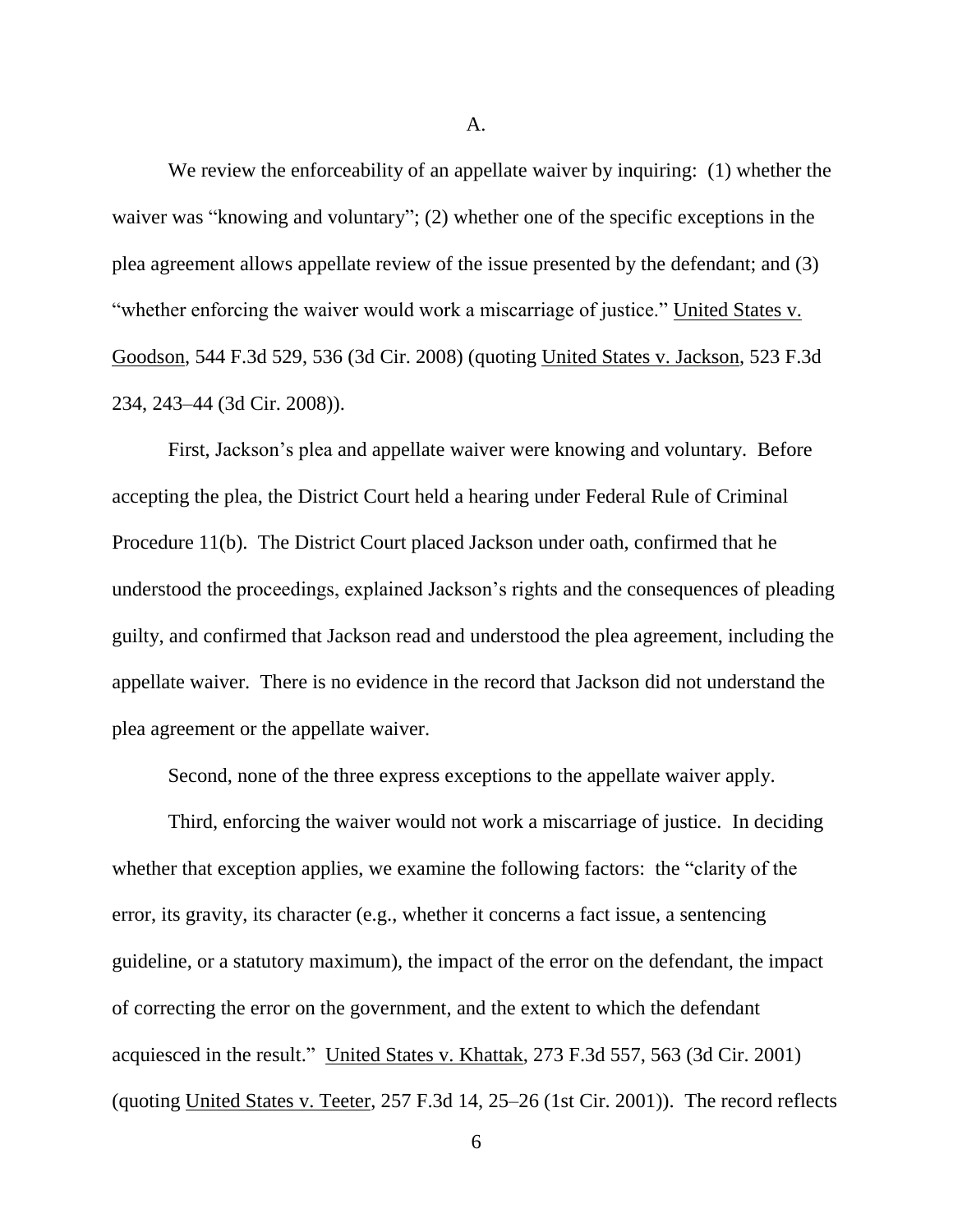that Jackson understood the consequences of his plea, sentence, and appellate waiver, and he was ultimately sentenced below the agreed Guidelines range.

#### B.

Counsel for Jackson also identified IAC as a potential ground for appeal. We entertain IAC claims on direct review only where "the record is sufficient to allow determination of ineffective assistance of counsel" so that "an evidentiary hearing to develop the facts is not needed." United States v. McLaughlin, 386 F.3d 547, 556 (3d Cir. 2004) (quotation marks omitted). That is not the case here. The record is not sufficiently developed to allow for an IAC determination on direct review. However, Jackson may press his IAC claim and seek to develop the record in the District Court pursuant to § 2255.

### $C_{\cdot}$

Finally, Jackson's counsel points to procedural errors committed by the District Court at sentencing, and those errors' effect on the reasonableness of Jackson's sentence, as a potential ground for appeal. A district court must follow three procedural steps in sentencing: (1) calculate the correct Guidelines range, (2) rule on any departure motions, and (3) exercise its discretion by considering the relevant 18 U.S.C. § 3553(a) factors. United States v. Gunter, 462 F.3d 237, 247 (3d Cir. 2006). "[I]f the district court's sentence is procedurally sound, we will affirm it unless no reasonable sentencing court would have imposed the same sentence on that particular defendant for the reasons the district court provided." United States v. Tomko, 562 F.3d 558, 568 (3d Cir. 2009) (en banc).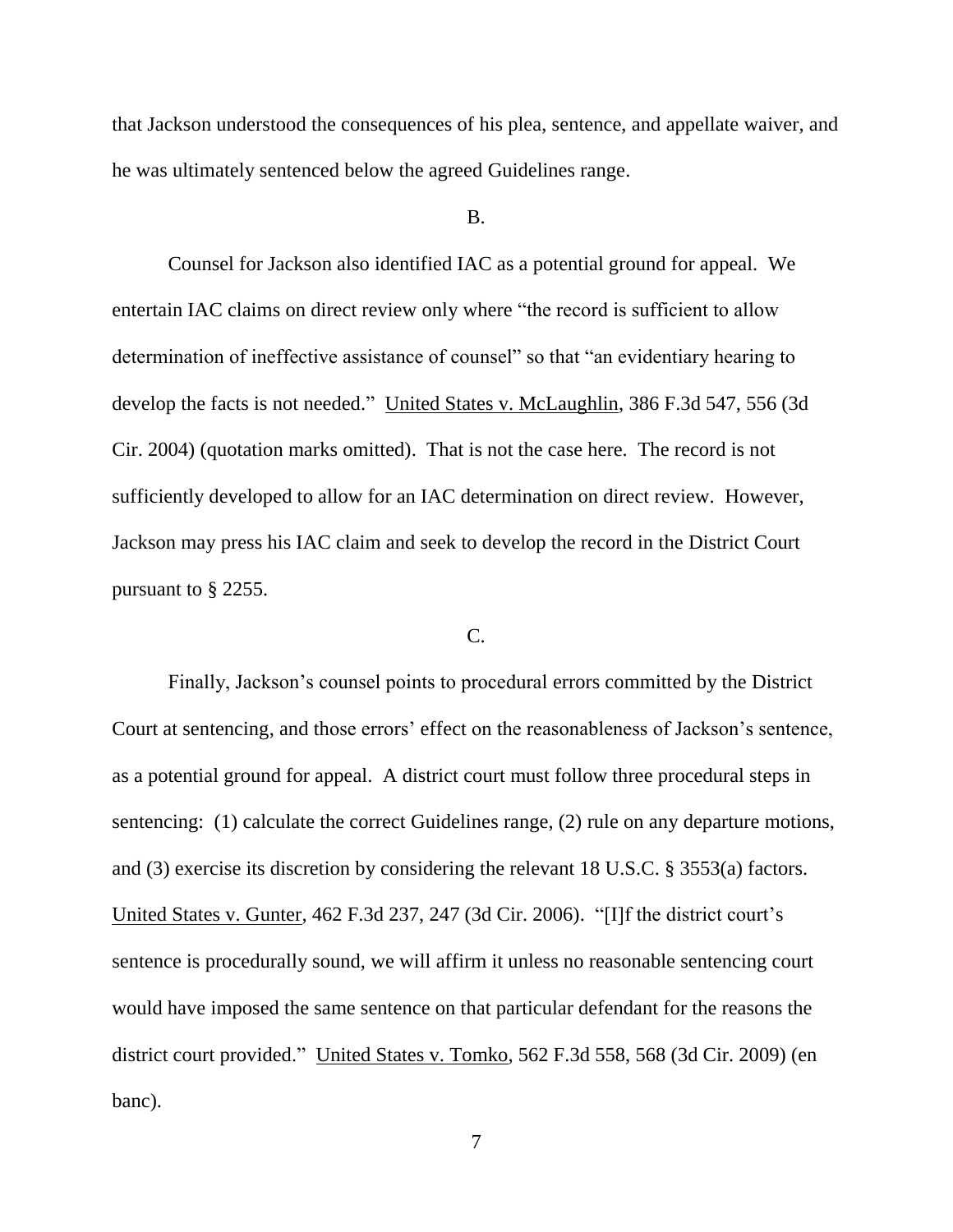Jackson bears the burden of proving that there was a procedural error. Id. at 567. Because he did not object to any procedural errors at the time of sentencing, we review only for plain error. See United States v. Flores-Mejia, 759 F.3d 253, 256 (3d Cir. 2014) (en banc). Therefore, Jackson must establish that (1) there was an error, (2) the error was "clear or obvious," and (3) the error "affected the appellant's substantial rights." Puckett v. United States, 556 U.S. 129, 135 (2009). Finally, if all three are satisfied, "the court of appeals has the discretion to remedy the error — discretion which ought to be exercised only if the error seriously affect[s] the fairness, integrity or public reputation of judicial proceedings." Id. (quotation marks omitted).

Counsel for Jackson argues that the District Court (1) did not calculate the Guidelines range on the record and (2) "did not explain how the departure affected the Guidelines calculation or explicitly state whether it also granted a downward variance." Br. in Support of Mot. to Withdraw 39, 40. However, the Government and counsel for Jackson both agree that neither procedural error affected the outcome. So do we.

The District Court properly calculated the Guidelines range based on the stipulated weight of 12.7 grams of heroin, for a base level of 14, see U.S.S.G. § 2D1.1(c)(13), and applied the career offender enhancement based on Jackson's prior state-level drug convictions, see United States v. Glass, 904 F.3d 319, 324 (3d Cir. 2018) (holding that a conviction under 35 Pa. Cons. Stat. § 780-113(a)(30) "may serve as a predicate offense to a career-offender enhancement under [U.S.S.G.] § 4B1.1"). After a three-level reduction for acceptance of responsibility, the resulting offense level was 29, for a Guidelines range of 151 to 188 months of imprisonment. The record shows that Jackson's initial counsel